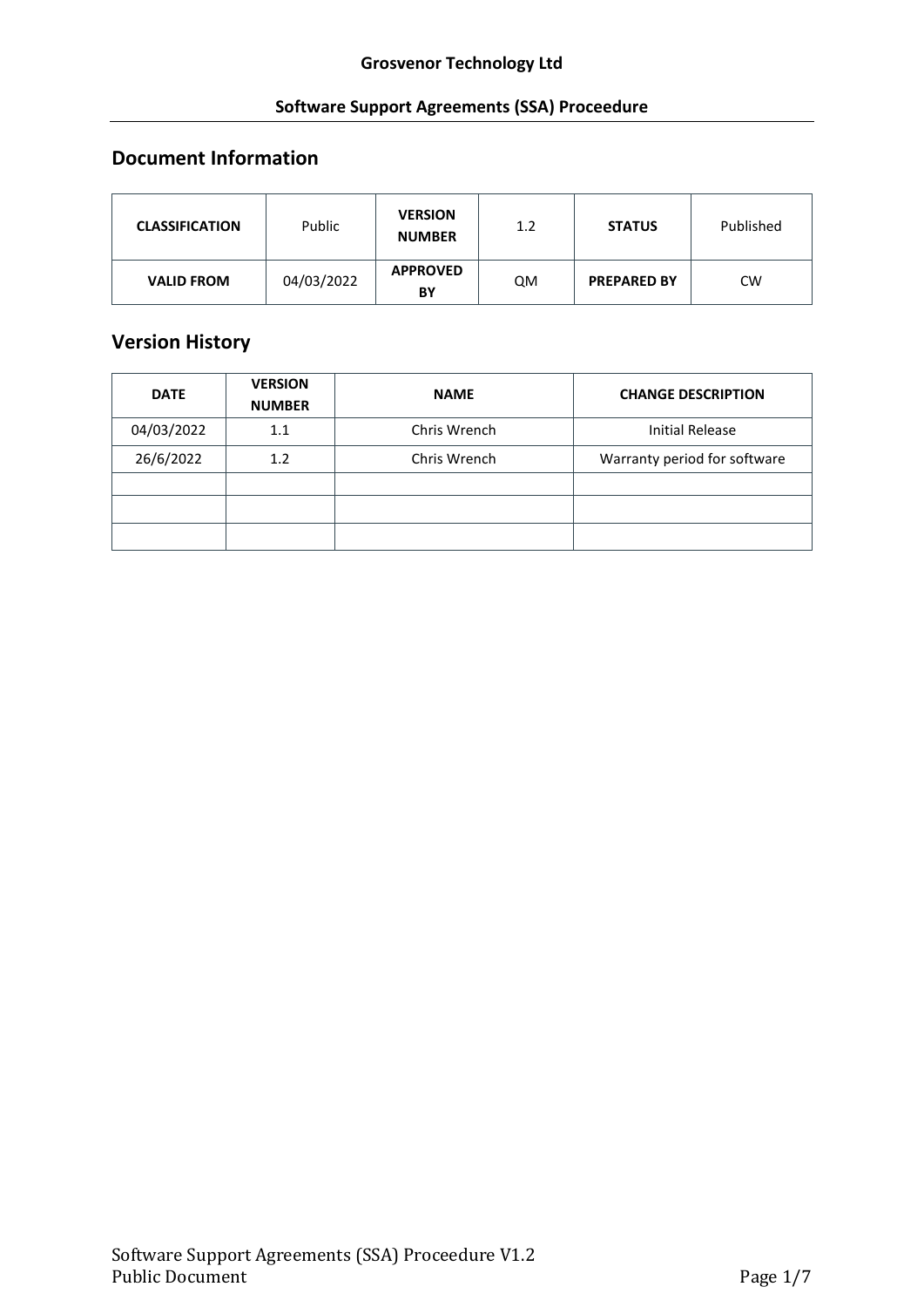# **Grosvenor Technology – Software Support Agreements (SSA)**

## **Introduction**

Welcome to Grosvenor Technology and congratulations on your recent purchase of one of our systems. This document outlines our support agreement and covers how we can assist you, should you experience any difficulties. This will allow you to obtain the best from our team and we have outlined the limitations of the support we provide so the level of service we offer you is clear. SSAs are quoted with all system sales.

## **Warranty Period – Software**

Grosvenor offer a 12-month warranty for our software. The warranty period begins from the date the site is first issued with a Janus C4 licence to gain unlimited access to the software. During this 12 month period, sites will be entitled to receive free software upgrades. These upgrades include firmware upgrades, service packs for existing releases, and new versions of software that may contain new or additional functionality.

On expiration of the 12-month warranty period, all upgrades (software and/or firmware) will only be offered with a valid support agreement (SSA). The warranty period covers software and/or firmware upgrades. No end user support is offered with the warranty and end users must purchase an SSA to receive support directly from Grosvenor Technology.

## **What are Support Agreements?**

Support agreements are designed to offer additional assistance and support for troubleshooting systems on occasions when there may be issues, as well as offering advice and support on the composition and features available within a system. Support agreements also provide access to version and firmware upgrades of the software installed. We are unable to remain on calls for extended periods as we have many customers to support, so we aim to resolve your issues within 15 minutes. During this time, we will advise on what steps and actions may need to be completed to resolve the issues on site and you may be asked to perform actions and tests to understand and resolve the issues you may be experiencing. If the problem is not resolved by performing these actions, you are welcome to call us again for further advice. There is no limit to the number of times you can call us.

### **Agreement period**

Support agreements run for a minimum 12-months and are automatically renewed at the end of the term. To cancel a support agreement, you must provide 30-day's notice. Should you wish to cancel an agreement within the 12-month contract period, we will continue to support you until the end or the contracted term. No refunds will be offered on cancelled agreements, and they remain in place for the full 12-month period. Support agreements renew after 12-months. If you cancel the agreement and the agreement lapses, the cost of the SSA is increased for the first year, reducing to the standard price for subsequent years, providing the SSA is renewed each year. You have 60-days from the end of your agreement date to renew without penalty.

### **Who can we support?**

Any site that has a support agreement in place can receive support. The support agreement relates to the installed system, not the enterprise that installed or commissioned the system. This allows us to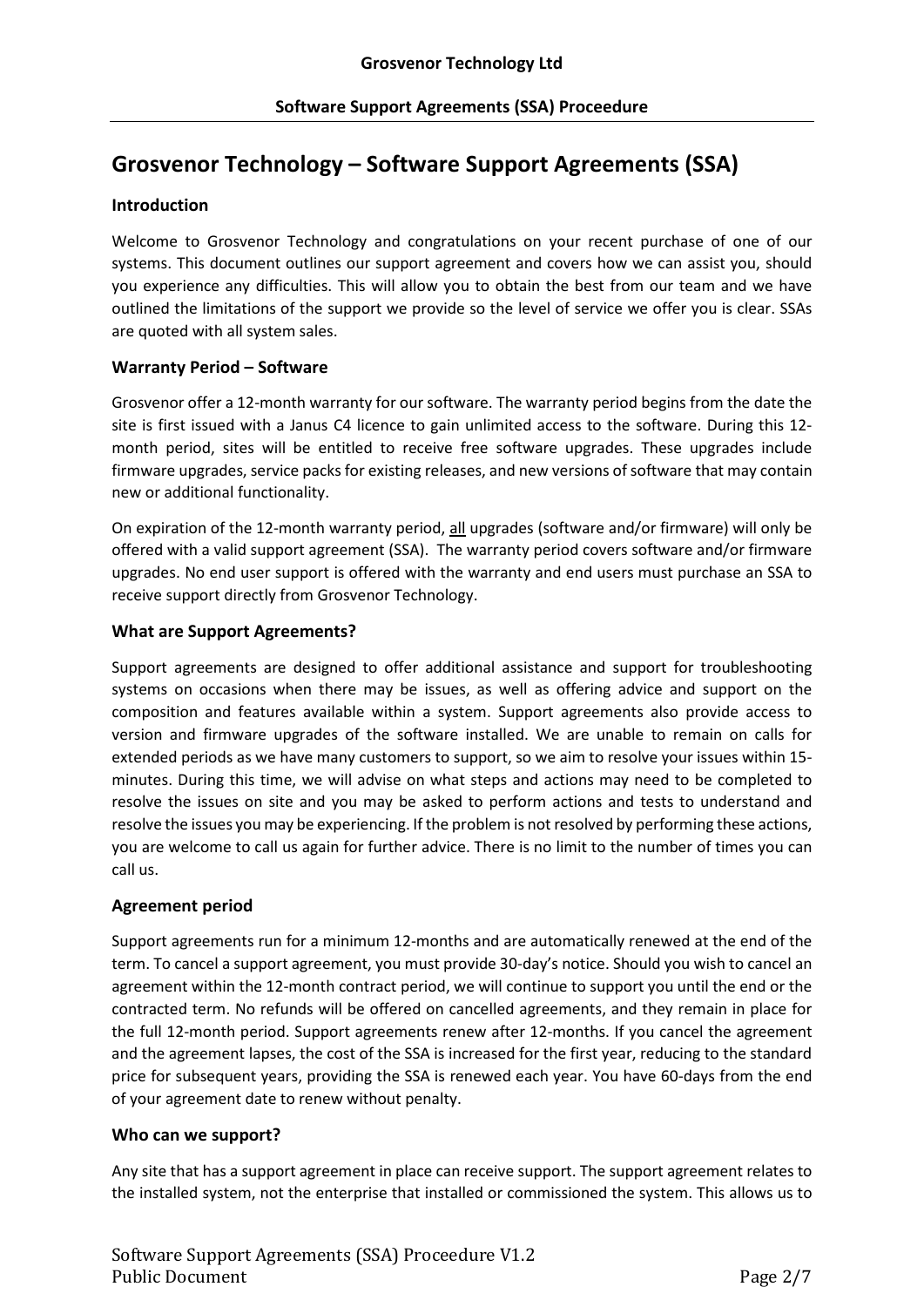offer support to end users as well as installation companies and comes in the form of telephone, email, and remote access support.

## **How do I purchase a support agreement?**

Support agreements are purchased via our installation partners. If you do not have an installer, we are happy to provide a list of registered installers within your area. Please contact one of them to discuss the purchase of a support agreement.

# **How do we support you?**

## **Service Level Agreements**

Our support team are available between 9am and 5:30 pm, Monday to Friday excluding Bank Holidays. Calls into our support team are answered in real-time. We will provide support in 15-minute time slots offering advice and providing links to information for download. Callers may be required to perform tests on the system as requested by the support team member. Should this not resolve the issues, please call again where alternative solutions may be offered, or your call may be passed to our extended support team. Emails into our support team will be responded to within 4-hours. Our response may come in the form of a return email with troubleshooting advice and links to documentation available on our website, or we may call you to offer advice if this is more efficient. Please be sure to include contact information when sending emails to our support team. There is no limit to the number of calls you can make into our support team.

## **Advice**

Our support team are here to offer advice on how to configure hardware and software features as well as advice on the functionality of the system and how it may benefit a user. Often, we will refer to documentation that can be downloaded from the website that will assist with the configuring of a system or we may suggest enrolment on one of our training programs if you are an installer. Training is not currently offered to end users.

## **Software/firmware upgrades**

Software and firmware upgrade packages are included free of charge with a valid support agreement. You are unable to obtain a free upgrade without a support agreement in place. Alternatively, discretionary upgrades may be available at a cost [price on application]. Grosvenor do not perform software upgrade services for the system as part of the SSA agreement and the services of an installer will be required to perform this. Grosvenor can offer a Professional Services program whereby our services may be employed and prices for this service are on application only.

## **Troubleshooting**

We can assist with troubleshooting a system to understand why something may not be operating correctly. This will likely involve having to test equipment, wiring, datalines and IP connections, to ensure they are correctly configured. We will offer the advice needed and ask you to perform the tasks requested. Should the support provided not resolve the issue, you are welcome to call us again for further assistance.

## **Wiring and cabling**

We can assist with advice on the cable types needed and wiring configurations to ensure smooth operation of the hardware. Where incorrect or inappropriate cabling is identified, advice will be provided as to how this should be rectified. Should inappropriate wiring be used within an installation,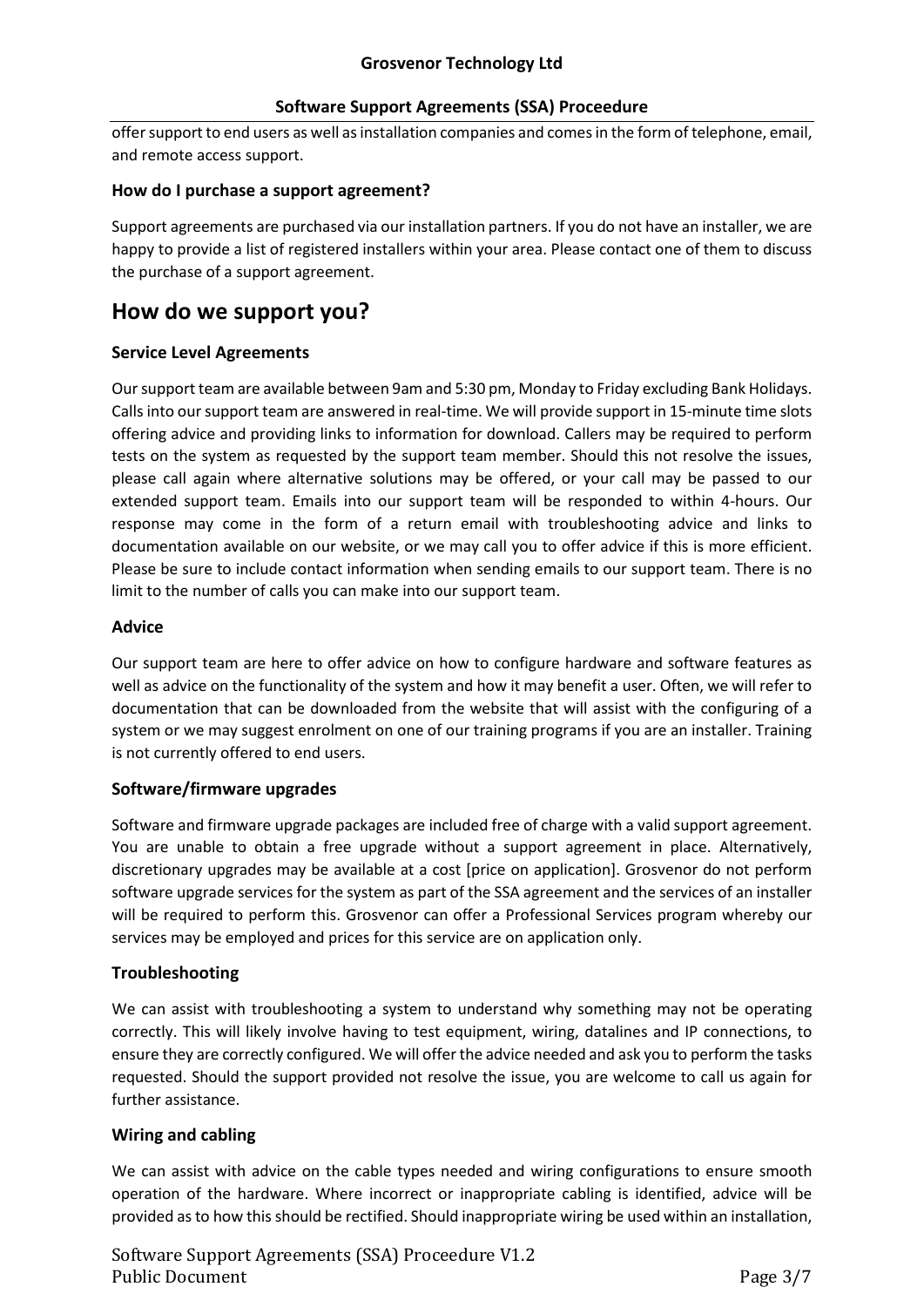we are unable to offer further support until such time as this is corrected. Inappropriate cabling can cause phasing of the data signals resulting in inconsistent operation of the hardware. We can only offer advice on cabling in reference to our own equipment. For instance, we are unable to help on the cabling needed for lift integrated systems and running cables in lift shafts, etc.

## **Credential configuration**

We can assist with the setup of credentials for use within our systems. This includes Wiegand configurations that allow for certain, or all sectors of a credential to be read. We may request samples of credentials if we have not supplied these to you so we may identify and appraise the credential and offer the appropriate advice and needed configuration. When requesting samples, we require a minimum of 3 samples of the credentials to test. This will allow us to confirm the credentials are identical in nature and ensure that we are able to get consistent reads and unique credential numbers within the system. This also allows us to ensure that token numbers are not duplicated within the system.

## **IP Networks**

We can assist with the IP configuration of Grosvenor hardware devices only. Information is available on our website for the configuration and topology of network structures and how they interact with our system. This includes port information relating to which ports need to be open to send data traffic to our hardware devices.

We are not responsible for, nor can we assist with, the setup and configuration of the IP network or IT hardware, including firewall and anti-virus configuration or the configuration of IP hardware, such as switches and routers, or IP address management; for example, DHCP servers. You may be asked to disable some services, such as Anti-virus software and firewalls for brief periods, to establish if they may be contributing to the issues at site. This will be a temporary change and will require the services of an IT/Network professional to troubleshoot and resolve any issues with this element of the network if they are identified as problematic. There may also be times when you may be required to isolate hardware from the network to assist with troubleshooting.

### **End user support**

We are happy to assist end users with support of their system, however, should there be a requirement to perform technical changes to the configuration of a system, changes to administration functions, or there is a need to troubleshoot a system in a technical nature, we will recommend the services of a professional installation company are utilised. You can find installers within your local area by visiting our website.

## **Extended Support**

Extended support **does not** mean 'out of hours' support. Extended support is designed to allow more time for our support team to work with you in resolving issues through to resolution. We can also dial into your system remotely so we can see the issues in real-time using TeamViewer, Remote Desktop and VPN connections. This allows us to get a direct view of the problem which can enable us to resolve the issues more quickly. We will require the permission of the network owner to connect to the system. A tracker will be opened on the case, and this will be followed up until such time as the problem is resolved on site and the tracker is closed. Extended support is included with all SSAs.

## **Professional Services / Chargeable time**

Consideration will be given to sites that wish to benefit from our Professional Services but do not have an SSA in place. Professional Services are charged at a daily rate and sites will be quoted on application

Software Support Agreements (SSA) Proceedure V1.2 Public Document **Page 4/7**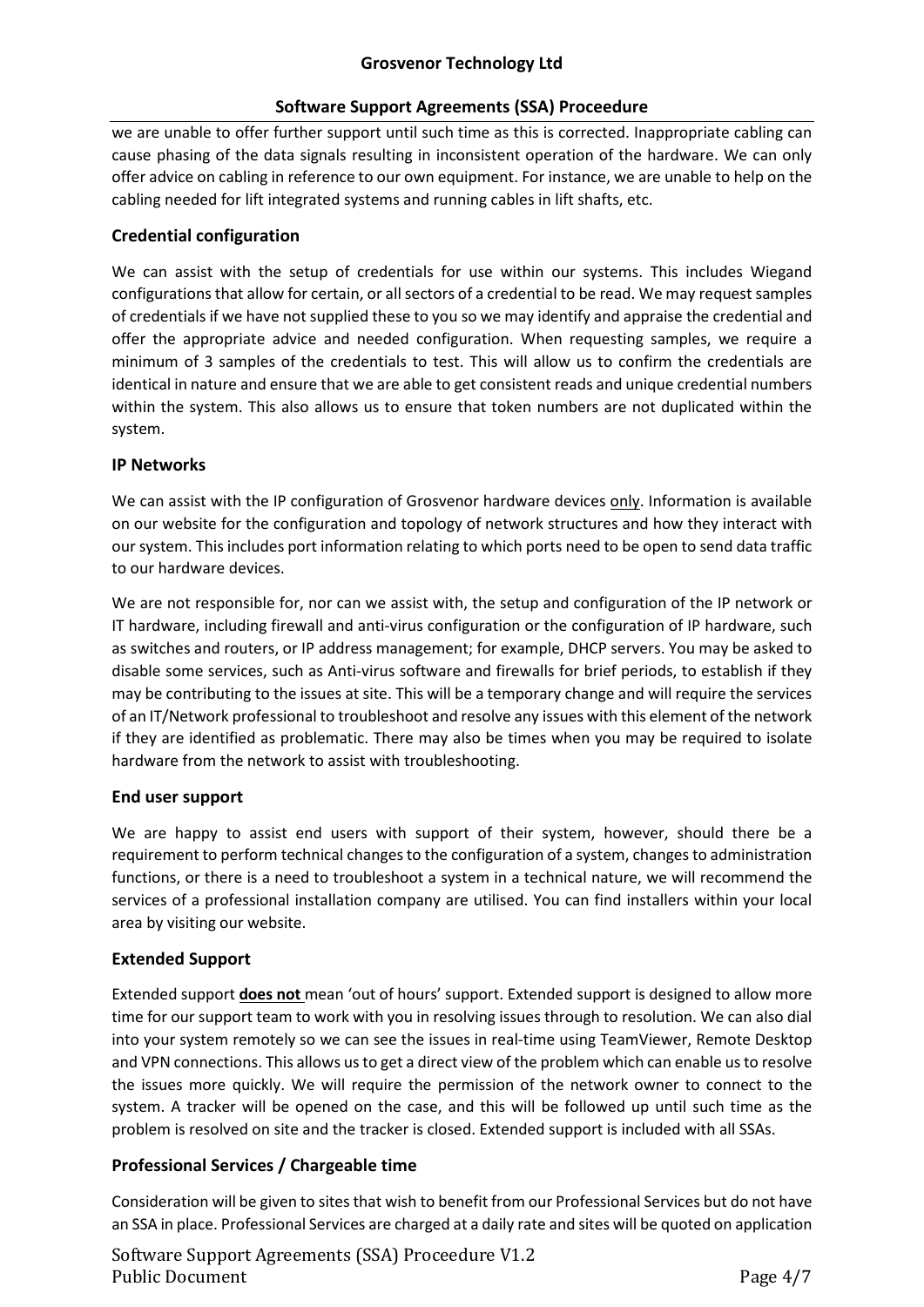following a review of the work that needs to be undertaken. These are one-off services supplied as required and invoiced accordingly.

#### **Returns**

**Warranties and returns are not covered under support agreements and are handled under a separate returns policy.** 

### *You do not need a support agreement in place to raise a return. Please contact our team for more information.*

### **Lost system credentials**

Should you lose or forget your system login information; we are able to assist with the recovery of this information. To do so, we will require the system owner to provide us with permission to access and retrieve this information. This may require us to contact the site directly to obtain permission from the end user and validate that the person requesting these services has permission to do so.

### **Training**

We provide training to our installers to ensure they are up to date on the latest technologies and solutions available. For an installer to offer a support agreement, they must have completed our training program. We can provide you with a list of installers so you can decide who you wish to work with. Our training programs provide an in-depth insight into the features and operation of our systems. We offer a wide range of training which can be performed either at our offices in Poole, or we can come to the installer premises and train in-house (subject to minimum trainee numbers). Training is not offered to end users and it is expected that installers will offer sufficient training to their customers on the use and operation of the system. For more information and to book installer training, please look at our website.

# **Limitations of support**

### **System commissioning**

We are unable to offer commissioning services over the phone or provide the labour to commission a system or provide system configuration or system extensions, etc. Once advice has been offered to you, it is expected that you will perform the requested actions and call again if required. We are unable to remain on calls for extended periods to commission a system. If you are new to Grosvenor products, we may be able to offer some pre-sales assistance to get you going. Please contact your local account manager for more details.

### **3rd Party Integrated Devices and Systems**

Our systems integrate with many 3<sup>rd</sup> party providers, such as CCTV, Biometrics, Video Management, and many others, including a multitude of 3<sup>rd</sup> party readers. Whilst we can assist with the configuration of these integrations within our software, we are unable to offer direct support for  $3<sup>rd</sup>$  party products and recommend you speak to the OEM of the integrated product and seek support advice from them. Information and documentation relating to integrated products is available on our website.

### **Operating systems and PCs**

We are unable to help with the setup, installation and configuration of PC hardware or operating systems. Should you require assistance with these, you must employ the services of an IT professional. Where PC hardware is supplied by us, the hardware is pre-configured with the appropriate software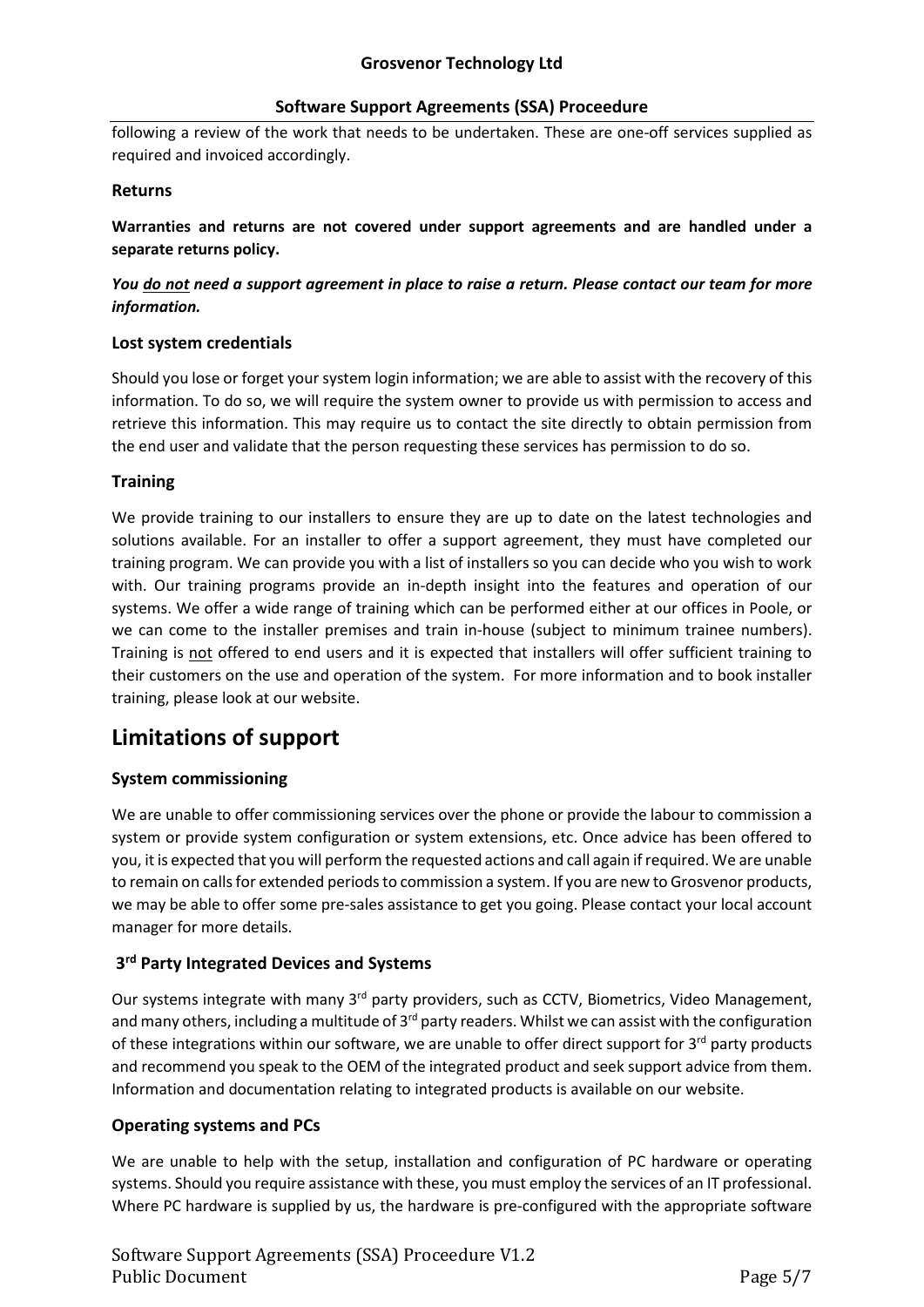## **Grosvenor Technology Ltd**

### **Software Support Agreements (SSA) Proceedure**

installed. If the issue lies within the operating system of the PC hardware, this will require the support of an IT professional and is not covered as part of the support agreement.

#### **Electrical services and testing**

We are unable to offer support for the installation, testing or troubleshooting of electrical installations. Should you require assistance with these, you must employ the services of a qualified electrician.

#### **Janus C4 SSA Pricing\***

Janus C4 is licenced per controller. The licencing does not consider whether these are multi or single controllers. The controller count has been created to offer users an 'up to' environment so support can be offered in bandings to ensure we charge sufficiently according to the size of the system. Please speak to your local account manager for SSA price information and quotation.

*[\*Pricing is subject to change and Grosvenor Technology reserve the right to update and reissue prices at any time, We will provide as much notice as possible in this circumstances, usually 30-days minimum. SSAs are non-negotiable and nondiscountable. SSAs are mandatory for end users to receive support. SSAs are NOT a mandatory purchase but no support will be given to end users without an SSA.]*

#### **FAQs**

*Q: We are a registered installer who has taken over a site with a Grosvenor system installed but they do not have a support agreement in place, can we still receive support?*

A: Yes. Registered installers must have completed training and can receive limited support for critical issues; the site will be required to purchase a valid support agreement to receive direct support.

#### *Q: Where can I purchase a support agreement?*

A: Your local account manager will be able to advise you on the pricing structure for our agreements and what they cover. Prices are supplied as recommended retail prices with a discount according to your installer status.

*Q: My support contract is about to expire; do I need to renew the agreement?*

A: Support agreements are automatically renewed at the end of the term unless you provide written cancellation with 30-days' notice.

*Q: We have a Grosvenor system installed but we do not have an installer, can we receive support?*

A: Support is only available with a valid support contract in place. If you do not have an installer, we can provide you with a list of installers in your area for you to contact and purchase an agreement.

*Q: Our installation company services several different customers. Do they all need a support agreement?*

A: Yes, all sites must have a valid support agreement in place to receive support for the system.

*Q: My system usually runs perfectly, is it possible to get a support agreement for less than 12-months, or just pay for support when I need it?*

A: No. All support agreements run for a minimum of 12-months and all sites must have a valid support agreement in place to receive support. Agreements are automatically renewed at the end of the term unless cancelled with 30-days' notice. Cancelled agreements remain valid for the full 12-month agreement period, regardless of when they are cancelled.